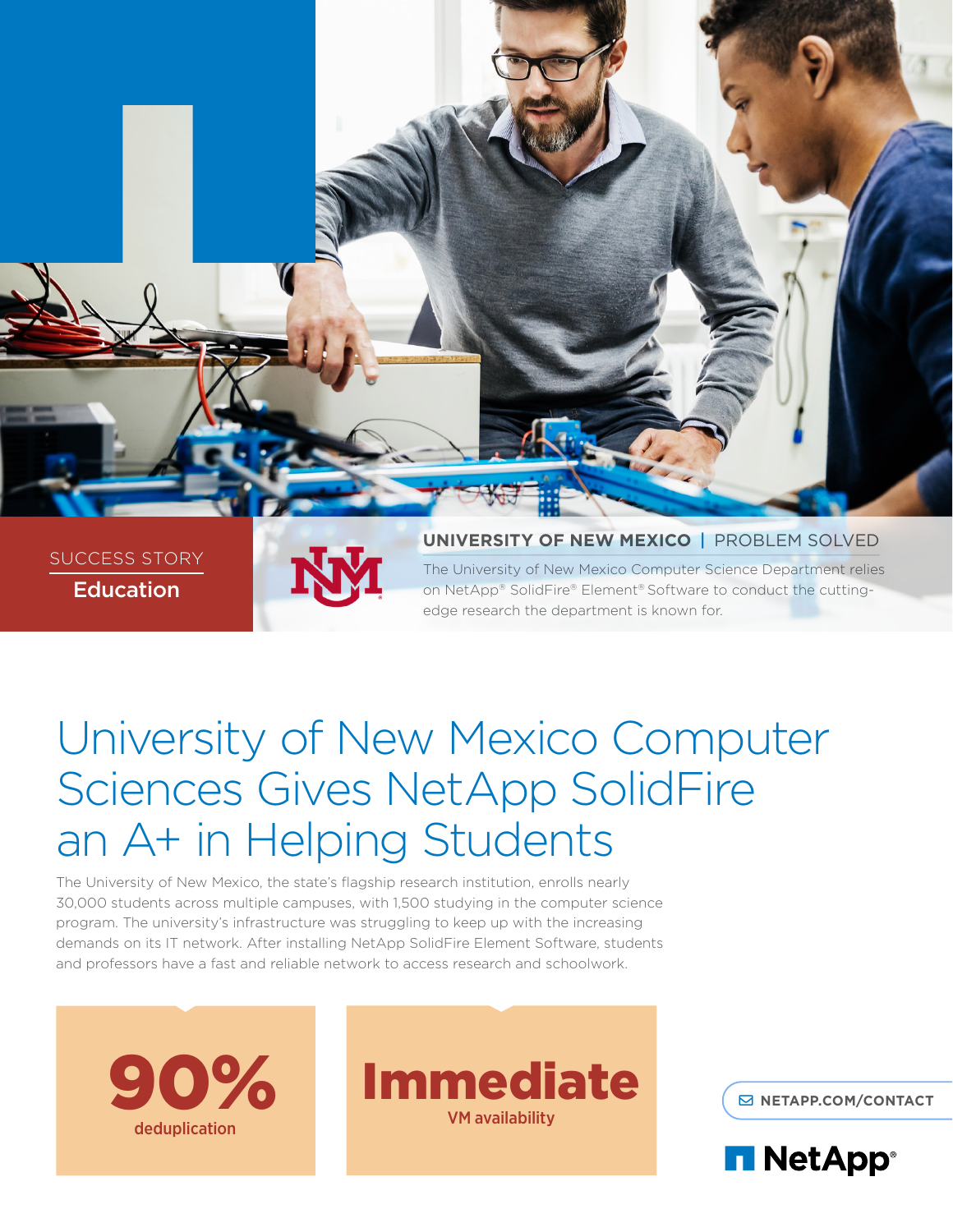"There's a lot to like about SolidFire, but the user interface makes everything so easy. No deep dives into menus, and things feel well thought out, like it was designed by people who actually use it. And getting information out takes just a click."

Rudy Martinez

senior system support analyst, University of New Mexico Computer Science Department

A university's academic reputation is driven by several factors, including discipline, research, and publication. To be successful, students and faculty need an agile foundation that automates access to fast and reliable technology, scaling out and in to accommodate their frequent changes in digital assets—often at a moment's notice.

"Everything is changing all the time. Every 3 to 4 months, we tear it all down and set it up again for the incoming class. New syllabus, new teachers, new students," says Rudy Martinez, a senior system support analyst with the University of New Mexico Computer Science Department.

Martinez's group is tasked with ensuring that the department remains on the cutting edge, balancing student and faculty requests for the latest data and information with the university's need for security. "We focus on

security, securing computers and servers, and getting into the mindset of hackers. With that, we needed an infrastructure that enables us to completely shelter and prevent Computer Science Department coursework from reaching other parts of the university's IT ecosystem," he says.

After speaking with the university's NetApp account executive and solutions engineer, Martinez decided to adopt an environment consisting of SolidFire Element Software. The system, which was deployed in a week, has been running without incident since it went live.

"SolidFire Element Software is rock solid. It's the one thing I don't have to think about or worry about in my environment," Martinez says. "SolidFire allows us to spin up hundreds and hundreds of virtual machines at once for students with no waiting. Previously I would have to start 50 and wait for the filer with spinning drives to catch up, start another 50 and wait for the filer to catch up, and so on. Today, with SolidFire Element Software, I can start all of my 700 VMs at the same time. They all come up at once with the right amount of bandwidth."

## **ACCELERATING PERFORMANCE AND EFFICIENCY**

Users used to complain about slow-running systems. By moving the workloads to SolidFire and refreshing to NetApp ONTAP® 9 data management software on NetApp FAS systems, the university has improved performance and efficiency. As a bonus, the institution is saving space through deduplication.

"We have professors come to us and say, 'I really want to do X, Y, or Z.' We're able to say, 'Yes, we can set up your cluster or amass a large amount of fast storage for your research or project.'